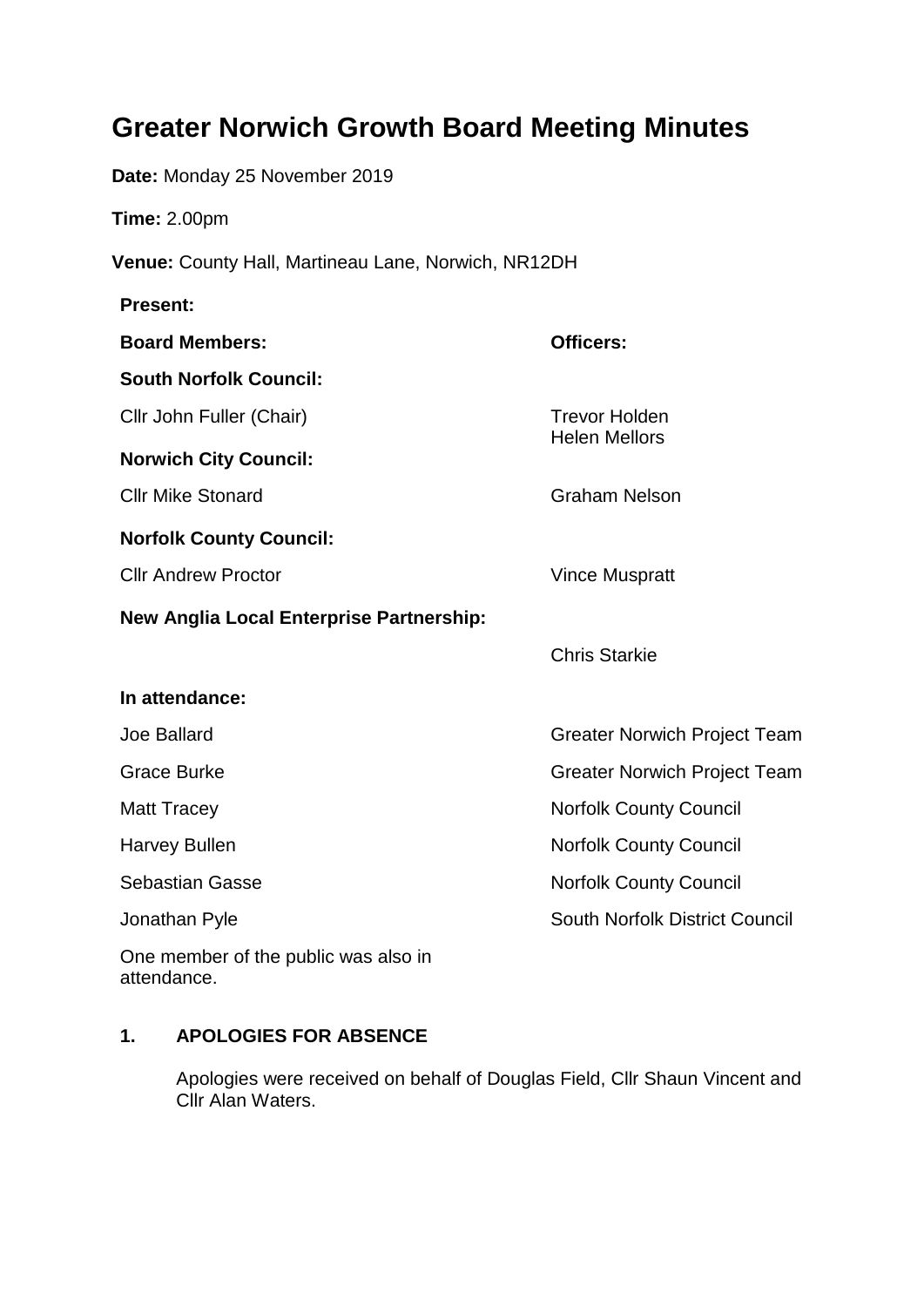#### **2. MINUTES**

The Minutes of the meeting held on 4 June 2019 were confirmed as a correct record.

#### **3. GREATER NORWICH GROWTH – PLANNING FOR SCHOOL INFRASTRUCTURE**

The report provided the Board with an update on the projected shortfall between developer contributions and the capital costs to provide new schools in Greater Norwich. It then proposed a methodology to address the financial risks and outlined the current new school and school expansion projects in the Norfolk Schools Capital Programme.

The County Council had a statutory duty to ensure there are sufficient school places for children of school age. Financial mitigation of pressure on places as a result of new housing was made in the form of Section 106 Agreements and, in those authorities which had adopted it, Community Infrastructure Levy (CIL).

Appendix 1 was an extract from the Schools' Local Growth Investment Plan, which showed current local provision in areas of growth in Greater Norwich and the impact of housing growth and the proposed response to this in terms of school provision.

Appendix 2 showed all school expansion and new school development schemes in Greater Norwich as of January 2019. In addition to this there were further schemes planned including schools in Blofield and Cringleford.

The Board was asked to agree to consider further requests for the allocation of CIL receipts for education infrastructure going forward.

The Chairman noted the projected shortfall of £73.8m for the provision of new school places to 2026/27, which would not be covered by all of the expected CIL income to this period and he questioned if the provision of Free Schools was being pursued to help meet the shortfall.

In response, it was confirmed that the County Council was looking at all options to meet the shortfall. However, it was clear that CIL was to become the primary source of education infrastructure funding; replacing S106 income.

It was confirmed that it had been suggested that Hethersett Old School could be bought to meet education needs, but it had been rejected due to its status as a listed building and the risks associated with this. The Chairman emphasised that opportunities for windfall sites should be seized if possible, as they could make significant contributions to educational provision.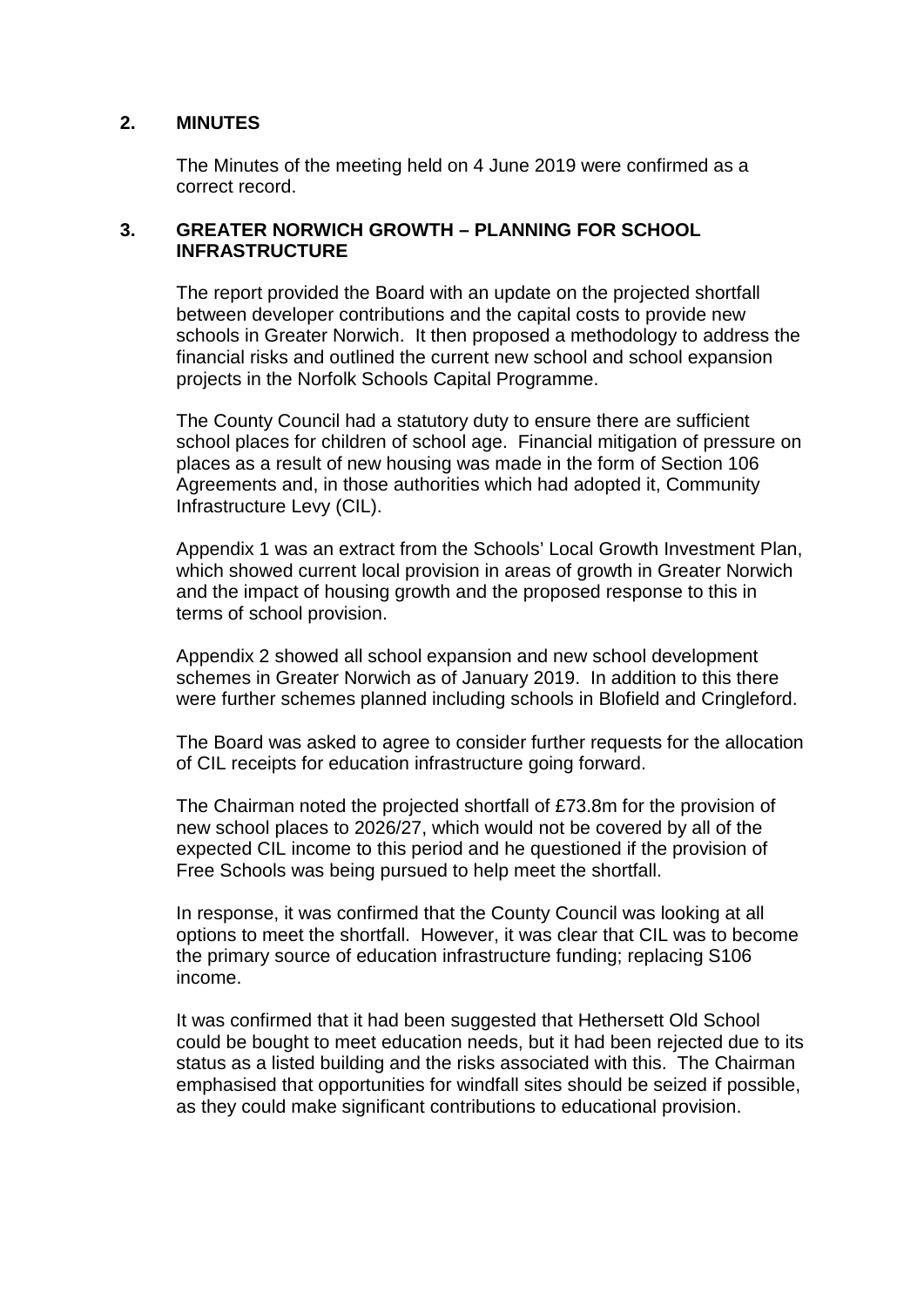The Chairman also stressed that housing projections should be as accurate as possible, as some of the forecasts were unlikely to come forward in the timescales suggested, which would in turn reduce pupil numbers.

It was also suggested that a programme of financing setting out clearly how schemes would be delivered, would be a useful guide for Members.

It was noted that there could be a choice to be made between using CIL for extending schools and the County Council borrowing to fund new schools. However, it was accepted that this could present difficulties as the greatest growth in education provision was through new schools.

It was confirmed that new school sites had already been identified in most growth areas or if not an agreement for educational provision was in place with the developer. The unfunded sums set out in the report for new school development were for build costs only.

It was noted that there were no further requests for CIL funding for education infrastructure above those that were already in place in the report and it was, therefore, AGREED that recommendation (ii) be amended to consider further requests as and when they were submitted.

In summing up the Chairman emphasised that the County Council must be as creative as possible to address the challenge of school provision.

#### **RESOLVED**

to:

- (i) note report and the need to address the potential shortfall for education infrastructure spending; and
- (ii) consider further requests to allocate CIL receipts for education infrastructure, as and when they were submitted; and
- (iii) take full account of the resource needed for new school places when CIL is reviewed as part of the Greater Norwich Plan.

#### **4. INFRASTRUCTURE INVESTMENT FUND PROCESSES UPDATE**

The report provided the Greater Norwich Growth Board with an update on the new Infrastructure Investment Fund processes, forms and guidance, which had been adopted in November 2018. This was provided to the Board for information only.

#### **RESOLVED**

To note that Infrastructure Investment Fund processes have been reviewed and revised forms and guidance issued.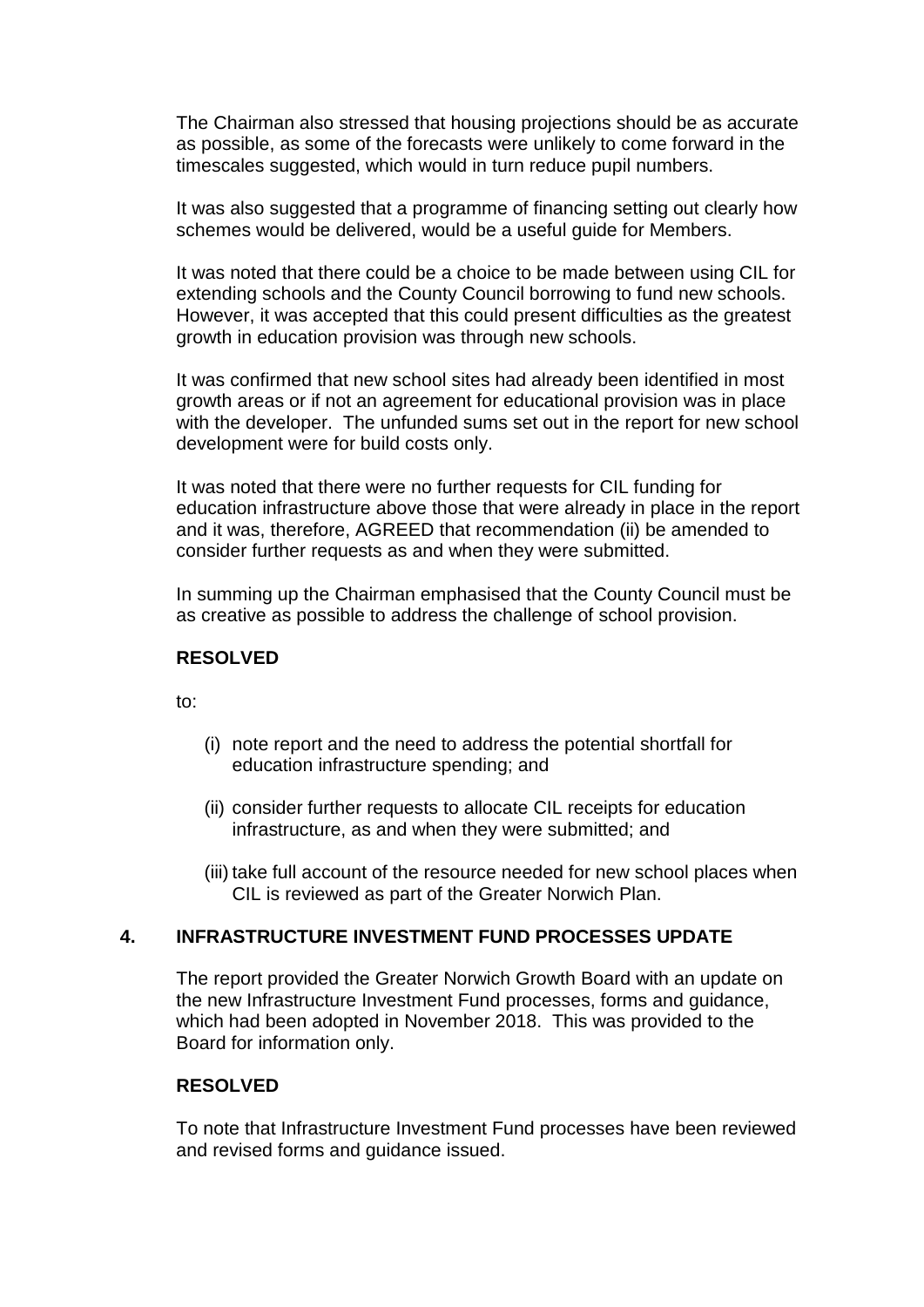#### **5. LEP UPDATE**

Chris Starkie, the Chief Executive of the New Anglia LEP, advised the meeting about the aims set out in the LEP Delivery Plan 2019/20.

The Delivery Plan set the following four priorities for the coming year:

- 1. The delivery of the Economic Strategy and the publication of the new Local Industrial Strategy, which focused on Clean Energy, Agri-Food, ICT and Digital Creative.
- 2. The promotion of Norfolk and Suffolk by investing in branding activity to develop and implement a new inward investment strategy to maximise investment and trade opportunities and continue to lobby Government for funding.
- 3. A LEP Review to ensure that its governance was strengthened.
- 4. A drive of local growth by stretching targets for all LEP funded and LEP delivered programmes and ensure alignment with the Economic Strategy and to manage the impact of wider economic and political changes such as Brexit.

Projects supported included: A Growth Deal award for the A140 Hempnall roundabout; funding toward the Digi-Tech factory at City College and a pilot with Aviva for transferring unused apprenticeship funds to other employers.

The LEP was also encouraging new technologies being developed within major tech clusters around Ipswich and the Cambridge Norwich Tech Corridor.

The Chairman noted that if Brexit happened the Board would need to be ready to work with the LEP to access money from sources such as the Shared Prosperity Fund.

Members were advised that it was not yet clear if the Government would allow the Shared Prosperity Fund to be in a single pot to allow capital and revenue investment at the same time.

The Chairmen suggested that the Board should learn from other areas such as Oxford, which had attracted very significant infrastructure funding. He proposed that incorporation of Greater Norwich might be a way to access larger sums and should be considered again by the Board.

It was **AGREED** that a special meeting of the Board would be arranged to explore the best ways of leveraging in more resource to Greater Norwich and what structures should be put in place to facilitate this e.g. the possibility of incorporation.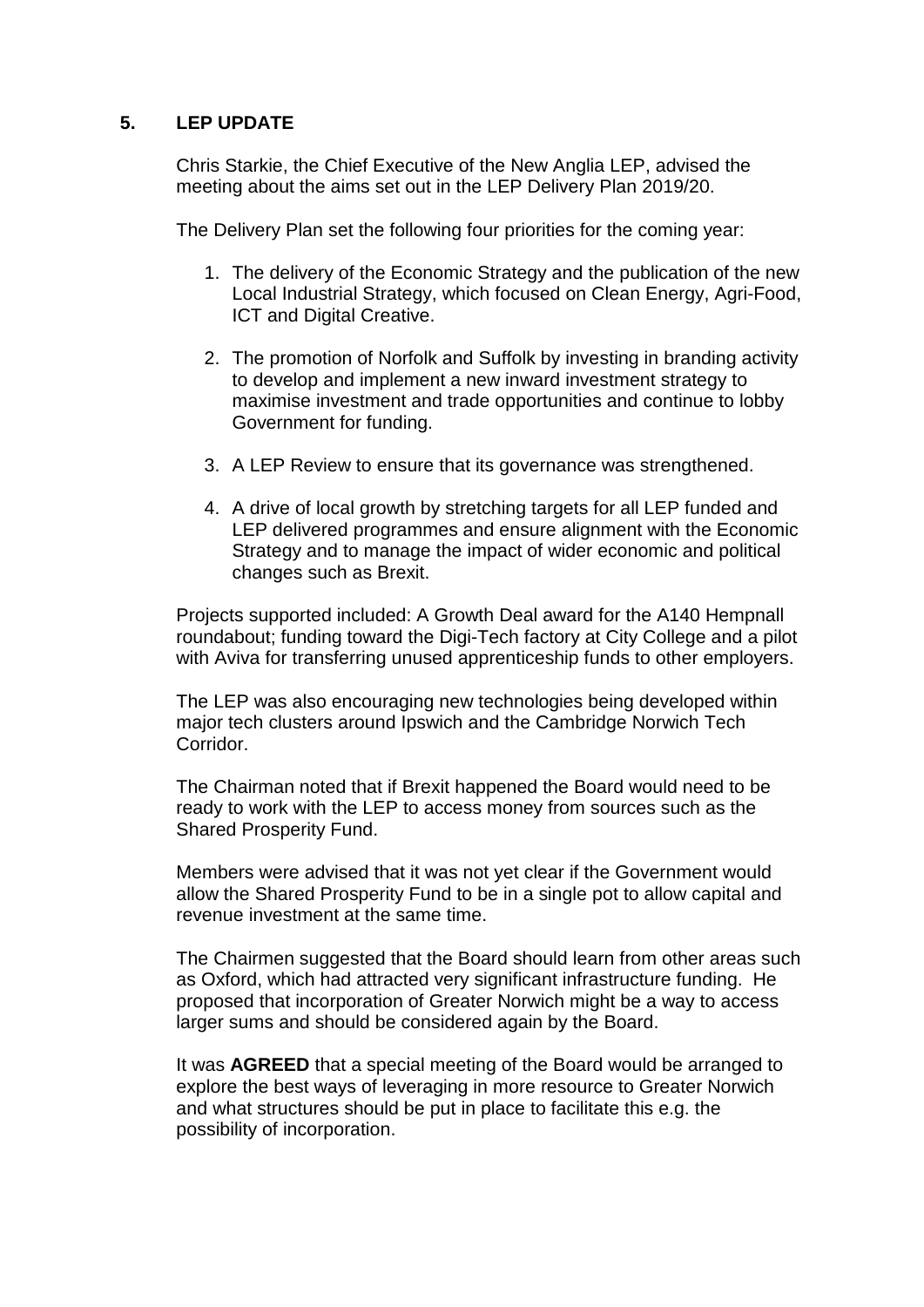Vince Muspratt confirmed that he would liaise with Trevor Holden to arrange the meeting.

### **6. GREATER NORWICH JOINT FIVE YEAR INFRASTRUCTURE INVESTMENT PLAN**

The report presented the Draft Five Year Infrastructure Plan 2020/25, for review by the Board prior to the report being considered by individual Cabinets and Councils in January 2020 before returning to the Board in March 2020.

Appendix A set out the projects which had been put forward to be funded by CIL in the 2020/21 Annual Growth Programme for Greater Norwich.

A paper was tabled, which identified 12 projects totalling £2.85m to be supported through the Infrastructure Investment Plan. Expenditure for the proposed programme in 2020/21 was £2,644,842. Interest and loan repayments against borrowing agreed for the Broadland Northway was included in the balance sheet together with forecast repayments to support the Long Stratton bypass.

The Chairman reiterated that the income from CIL was not enough to meet the ambitions of the Board.

It was confirmed that to date, £40m of the borrowing allocated via the City Deal has been drawn down to support the Broadland Northway. Borrowing allocated to the Local Investment Fund (LIF) had not been drawn down from central Government because the amounts required had been dispersed and not been high enough to justify signing a long-term loan agreement. The amounts required to support the LIF had instead been provided directly from NCC reserves.

Vince Muspratt advised Members that there was some confusion about how the City Deal and CIL elements were incorporated into the Growth Programme. He suggested that a specific paper clarifying how they worked together be brought to the next meeting.

The Chairman advised Members that the Board should also be presented with a balance sheet which clearly set out how much resource was available to the GNGB to drive forward the local economy.

#### **RESOLVED**

(i) To comment on the Draft Joint Five-Year Infrastructure Investment Plan 2020-25;